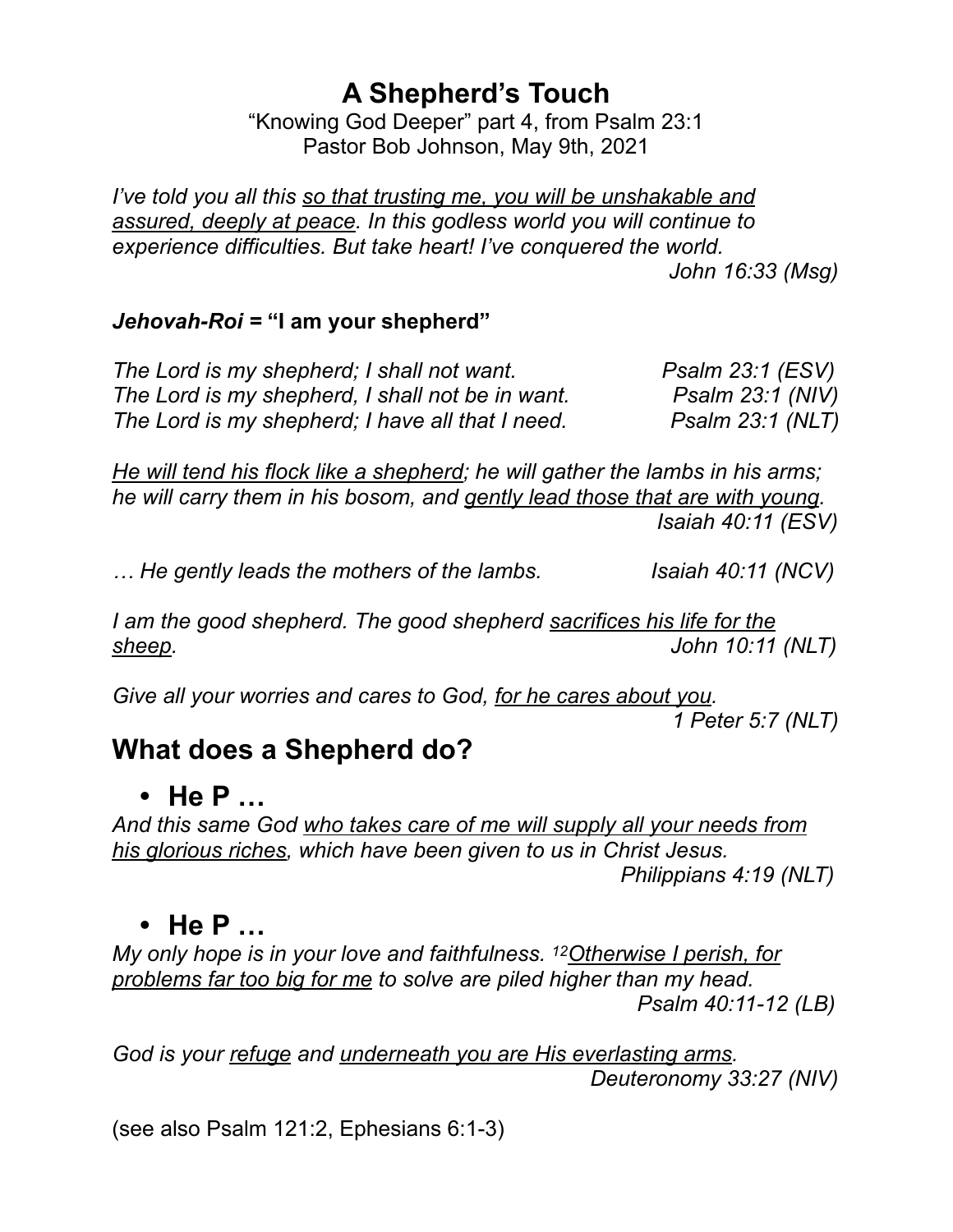**• He P …**

*He makes me lie down in green pastures. He leads me beside still waters. Psalm 23:2 (ESV)*

*For all who are led by the Spirit of God are children of God.*

 *Romans 8:14 (NLT)*

*Be not like a horse or a mule, without understanding, which must be curbed*  with bit and bridle, <u>or it will not stay near you</u>. Psalm 32:9 (ESV)

*I am the good shepherd; I know my own sheep, and they know me, 15just as my Father knows me and I know the Father. So I sacrifice my life for the sheep. … My sheep listen to my voice; I know them, and they follow me. John 10:14-15, 27 (NLT)*

*She is clothed with strength and dignity, and she laughs without fear of the future. 26When she speaks, her words are wise, and she gives instructions with kindness. Proverbs 31:25–26 (NLT)*

**• He P …** (Ps. 119:71, Pv. 20:30) *Don't ignore it when the Lord disciplines you, and don't give up when he corrects you. For the Lord disciplines those he loves … remember that God is treating you as his own children. Whoever heard of a child who was never disciplined? Hebrews 12:5-7 (NLT)* 

# **What should a sheep do?**

**1. Re …** (Ps. 23:1) *But to all who believed him and accepted him, he gave the right to become children of God. John 1:12 (NLT)*

# **2. Re …**

*As the Father has loved me, so have I loved you. Now remain in my love. John 15:9 (NIV)*

# **3. Re …**

*Love each other just as much as I love you. Your strong love for each other will prove to the world that you are my disciples. John 13:34-35 (LB)*

**For a free audio or video copy of this message go to GracePointSD.com and/or search Grace Point Church San Diego on your Podcast App**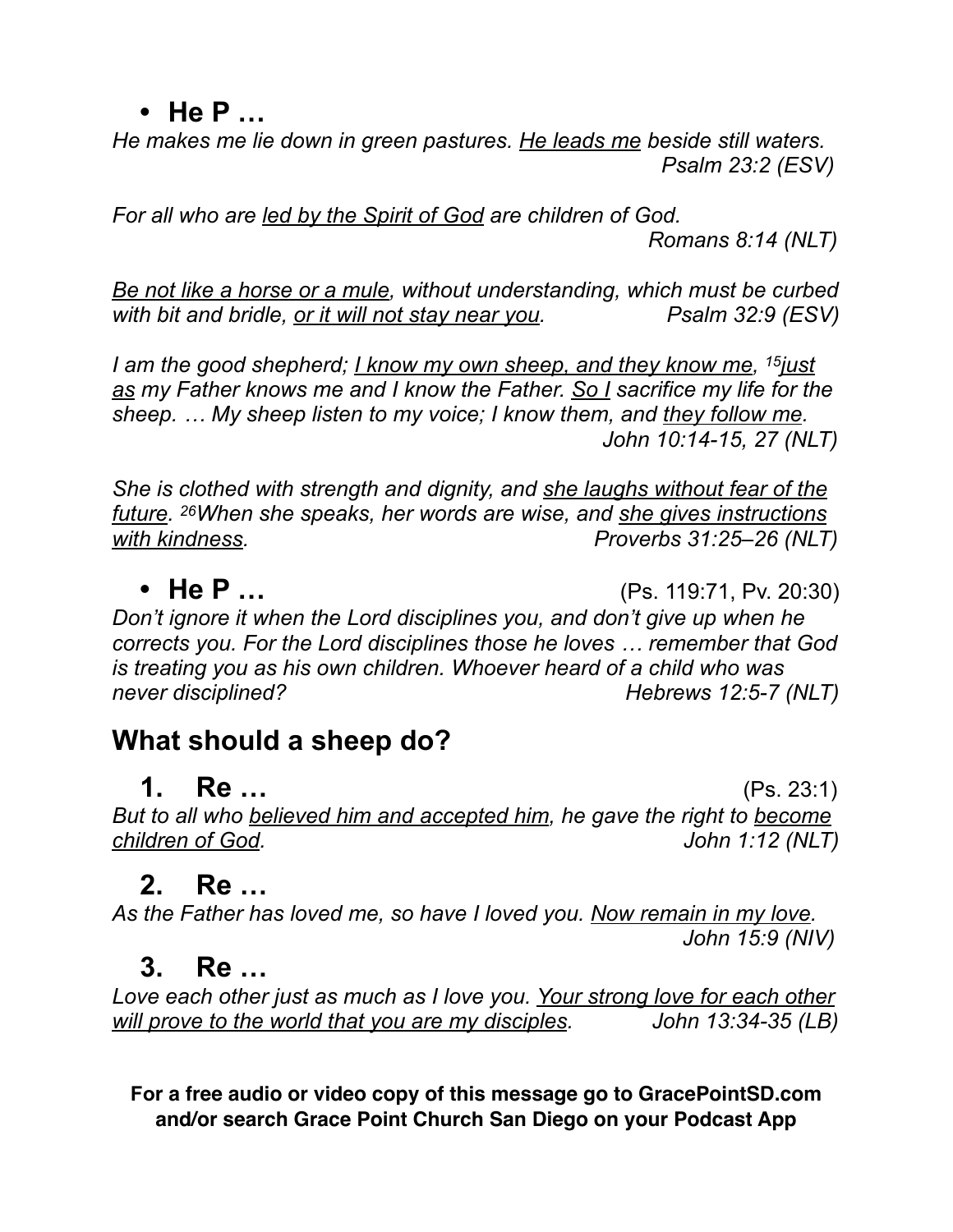### **This Week's GPC Discussion Guide:**

Welcome to the fourth week our 10 week study and discussion based on our current Sunday series at GPC called, "Knowing God Deeper".

Each week we will reflect on one of the names of God found in the Old Testament. Each of these names are windows into an aspect of God's character.

The more we understand God's character, the deeper we can know God personally, increase our trust in Him and experience His peace.

It is our prayer at GPC for our Sundays and small groups to provide the encouragement we all need to support each other as we desire to grow closer to God and build friendships in the coming weeks.

Each week, we will be using the same set of questions as we focus in on the ten different names of God that will be the focus of this series.

### **Getting Started …**

In the last seven days or so, what has encouraged you (big or small) that we can rejoice with you over? … and / or … what has challenged you, stretched you, possibly brought some discouragement your way (big or small) … that we can offer our support and prayers for each other?

#### **Quick Review …**

Let's reflect on this week's name of God, "Jehovah-Roi" which means "I am your shepherd."

From Psalm 23 and the other passages from Sunday, was there anything you heard for the first time or that caught your attention, challenged you, encouraged you, or stretched your thinking?